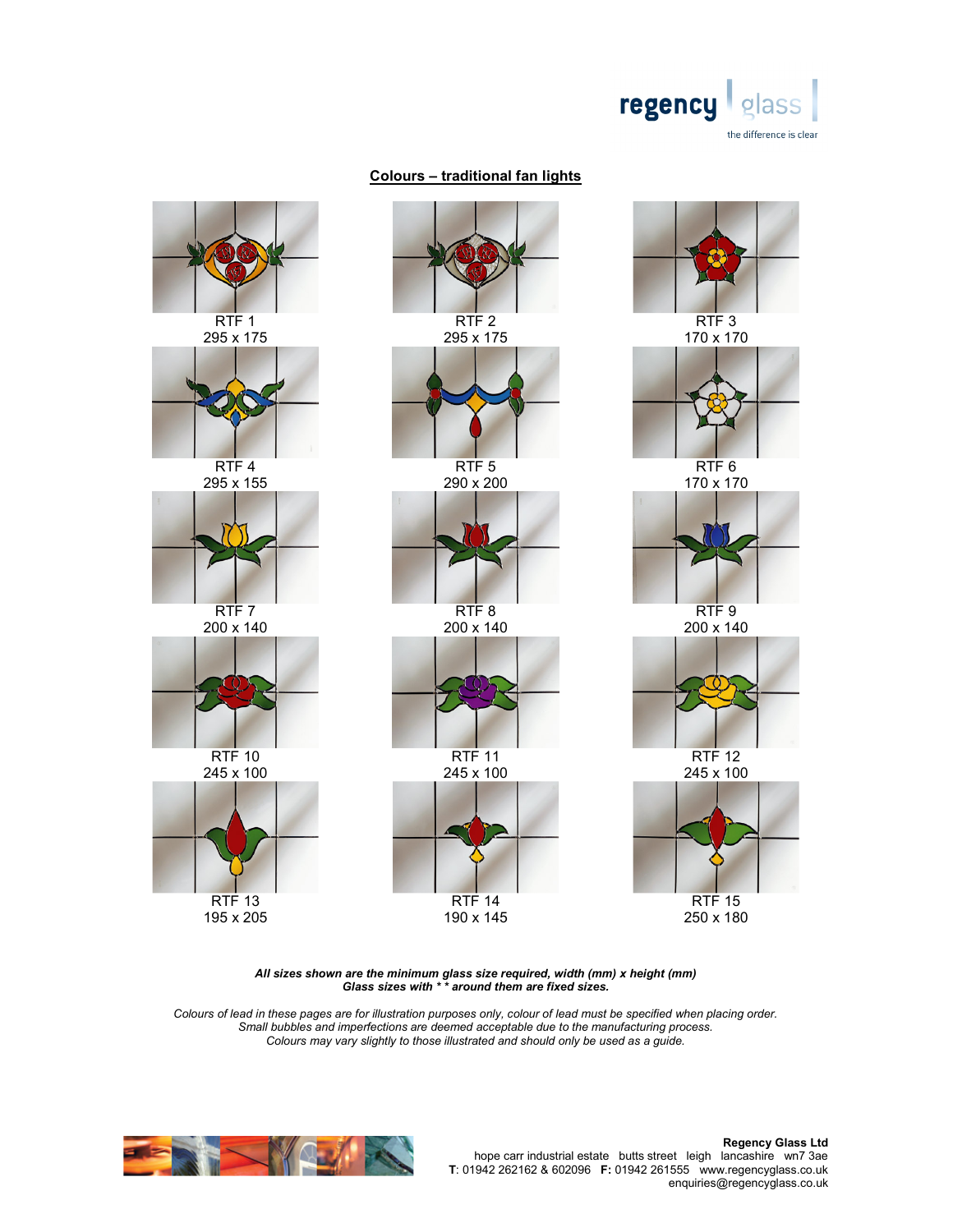

## Colours – traditional fan lights



All sizes shown are the minimum glass size required, width (mm) x height (mm) Glass sizes with \* \* around them are fixed sizes.

Colours of lead in these pages are for illustration purposes only, colour of lead must be specified when placing order. Small bubbles and imperfections are deemed acceptable due to the manufacturing process. Colours may vary slightly to those illustrated and should only be used as a guide.